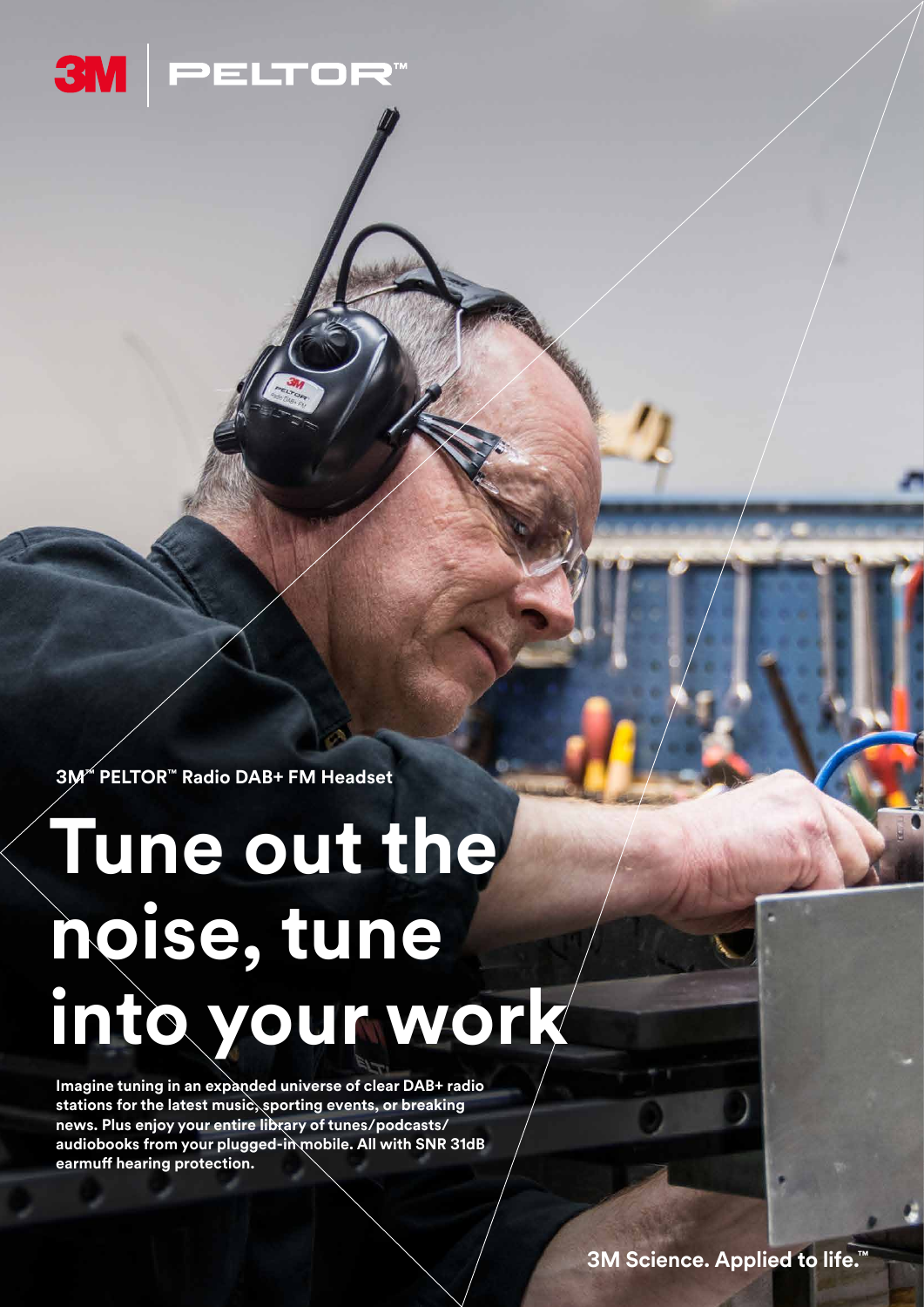### **Every job has repetitious tasks. And you know how hard it is to do good work – or to even focus on work – when doing totally routine tasks.**

To keep your mind engaged, active, and satisfied, give it a window on the world with a bigger selection of high-fidelity DAB+ radio stations. And with the 3M™ PELTOR™ Radio DAB+ FM Headset Hearing Protector plugged into your mobile phone, your audio choices become virtually unlimited.

The headset's large, glove-friendly controls let you quickly search, select, and save your favourite DAB+ and FM radio stations. Plus you can hear incoming calls and signals from either your connected cell phone or two-way radio.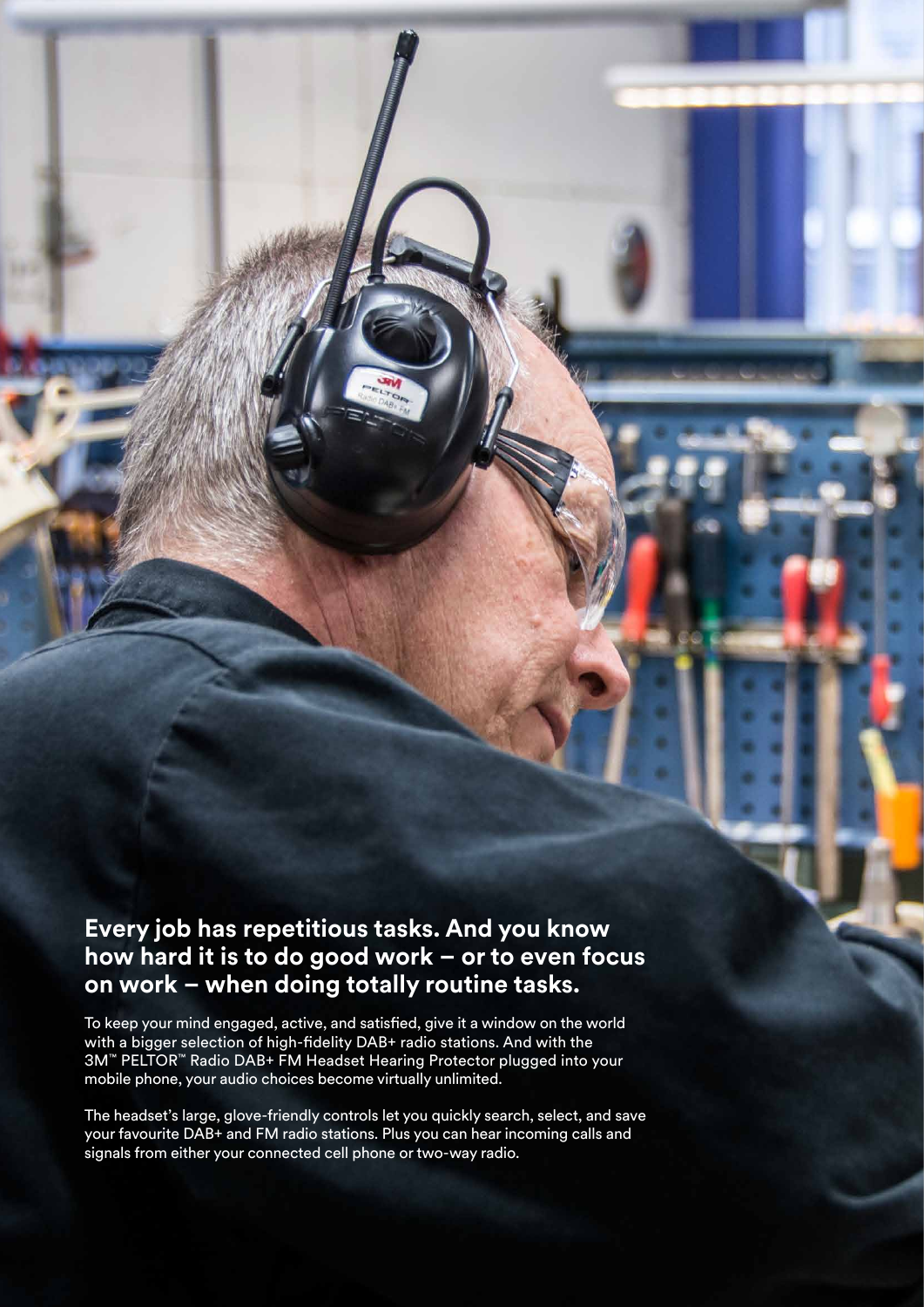# **Protected, entertained, and focused**

**With a constant stream of entertainment you have a major incentive to always keep your protective ear muffs in place. Use is critical: anything less than 100% usage in 85+ dB environments leaves you vulnerable to permanent Noise-Induced Hearing Loss – especially from unexpected, loud, "impulse" noises.**



#### **hearing protection** Moisture-protected electronics. Robust dual-shell construction. Stainless steel wire headband. 31dB SNR

**Durable, industrial-grade** 

#### **Simple, voice-guided menus**

- Radio mode: DAB+ or FM
- Station search
- 15 Favourites: 10 DAB+ and
- 5 FM stations
- Adjust volume.

#### **Mobile ready 3.5 mm jack**

Stereo input (listen only) for a cell phone, two-way radio, or other external devices. For user protection, output from headset is limited to 82 dB for all sources at a maximum power of 500 mV RMS.

#### **Safety helmet option**

Two models: stand-alone headband or safety helmet attachment. Both feature long-lasting, stainless steel wire bands for consistent, comfortable wearing.

**Convenient auto-OFF** Turns off after 4 hours of non-use to save batteries. "Low battery" voice message. Uses two, high-quality AA alkaline batteries or the optional ACK03 rechargeable batteries.

**Large, user-friendly buttons** Navigate ON/OFF, volume, and menus – all while wearing gloves.

**Optimised for** 

**hygiene and comfort** To maintain consistent attenuation, good hygiene, and optimised comfort, regular users should replace the foam liners and cushions at least twice a year using the Hygiene Kit. And for a clean sensation, use the peel-andstick Clean Hygiene Pads on your ear

cushions before every shift.



M

Crystal clear, static-free Crystal clear, static-tree<br>reception when in range  $\begin{bmatrix} \ \cdot & \ \cdot & \ \end{bmatrix}$  DAB+ Built-in DAB+ and FM radio





External audio input to connect to a cell-phone, two-way radio or other external devices